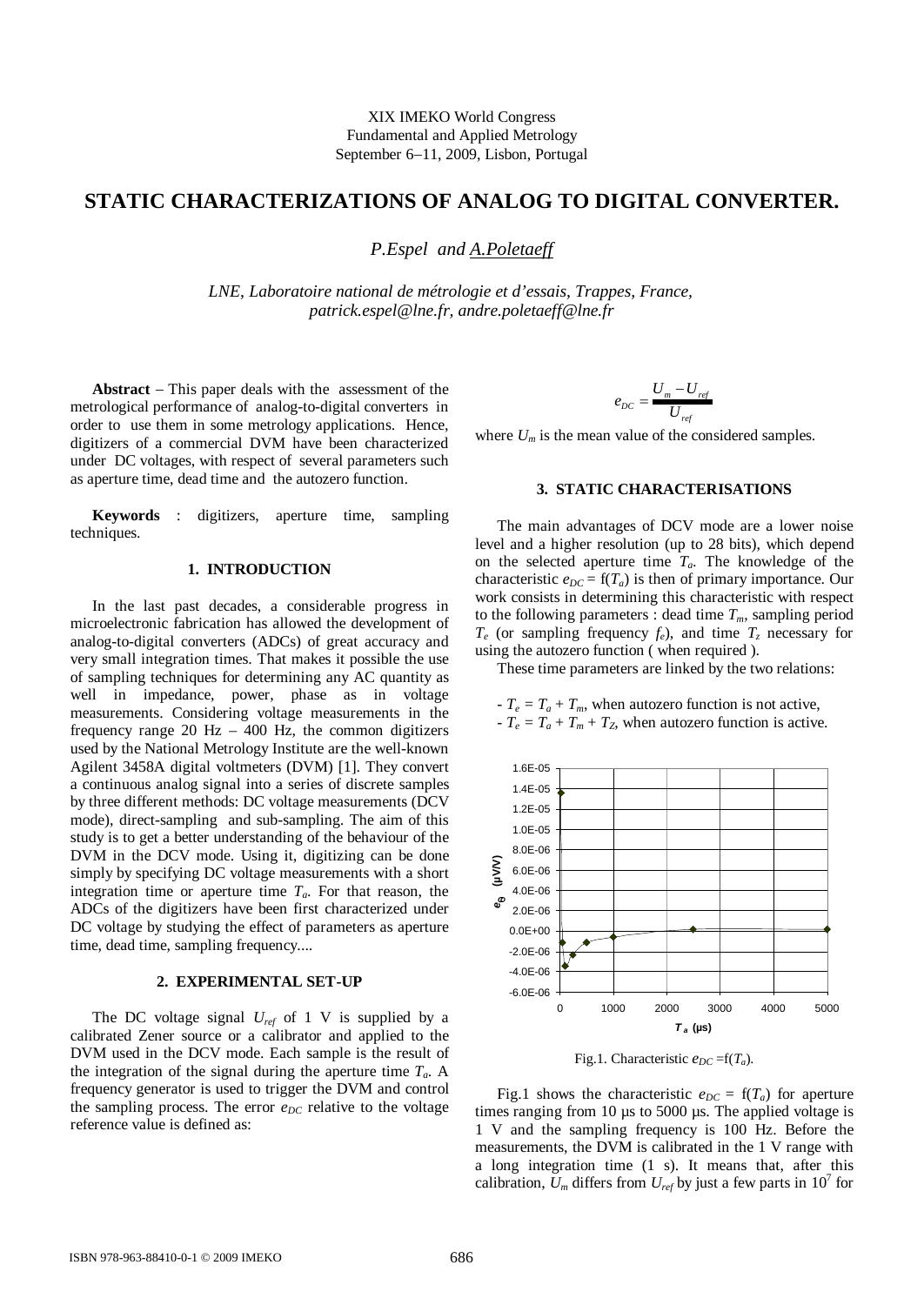$T_a$  = 1s. Decreasing the aperture time, this error remains constant up to 2000 µs as shown in fig.1. Below this value it becomes more and more negative  $\theta$  and  $\theta$  +  $\mu$ V/V at 100 µs. For shorter aperture times, the error grows up agai from  $-4 \mu$ V/V up to  $+ 14 \mu$ V/V for T<sub>a</sub> = 10 µs. Let us note that this transition point at 100  $\mu$ s corresponds exactly to a change in the number of digits of the DVM specified hay manufacturer (change from  $\sqrt[3]{5}$ to  $6^{1/2}$  digits at 100 µs).

To measure AC voltage for signals in the industrial frequency range (from 20 Hz to 400 Hz), the minimum sampling frequenc $t_{\rm e}$  is around 2.2 kHz to be at least twice the highest frequency compent of all the signals being measured (Nyquist theorem). Then, the maximum aperture time, which can be selected, is approximately 400 µs. For this reason, the characteristing  $\epsilon = f(T_a)$  has been studied more precisely for aperture times varying from \$0 \$00 400  $\mu$ s. The results are presented in fig. 2. It clearly appears that except for the shortest aperture times  $\leq 50$  µs), the error is lower than 5 µV/V whatever the selected aperture times. Between 50  $\mu$ s and 100  $\mu$ s, it is less than 1  $\mu$ V/V. Nevertheles, it is better to select longer aperture times ( previously indicated, the number of digits of the DVM decreases when aperture time increases. Above 150 us, changes from  $\frac{1}{2}$  to 6<sup>1/2</sup> digits for T<sub>a</sub> > 100 µs.



Fig.2. Characteristic  $\mathbf{e}_{\text{DC}} = f(T_a)$  for short aperture times  $\oint_{\mathbf{E}} \mathbf{E}$ 400µs).

#### 3.1. Influence of the sampling frequency

Fig.3. shows the variation of the erreg relative to the voltage reference value as a function of the aperture time ranging from 10  $\mu s$  to 400  $\mu s$  for different samplin frequencies between 0.5 kHz and 10.9 kHz. No significant influence (around 2 µV/V) of the sampling frequency on the error  $e_{DC}$  is observed for 50  $\mu$ \$ T<sub>a</sub> £ 100  $\mu$ s, provided its frequencies up to 2.2 kHz.



Fig.3. Characteristi $\mathbf{e}_{DC}=g(T_a)$  for short aperture times  $\oint_{A}$  £ 400 $\mu$ s) and for different sampling frequendies

230 us) even if the error is a little higher because, abeen calculated and reported in Fig.4. As expected, its value For each measured value, the standard deviation has also

standard deviations are maller than 1  $\mu$ V/V whatever the sampling frequency. It also appears that for a given aperture time, the sampling frequency has no significant influence on the standard deviation except for very low value  $\mathbf{F}_{a}$  (10 µs and 20 µs).



Fig.4. Characteristic  $\Theta_{DC}=g(T_a)$  for short aperture times  $I$  £ 400µs) and for different sampling frequendies

#### 3.2. Influence of the autozero function

value does not exceed 7.8 kHz. For aperture times higher When the autozero function is active, the DVM makes a than 100 us, the inflence remains negligible for sampling zero measurement following every reading and algebraically subtracts the zero measurement from the reading.

> Before studying the influence of the autozero on the measurements, one experiments have been carried out to determine the time  $T_z$  necessary to the DVM to use this function. This time varies according to the aperttime  $T_a$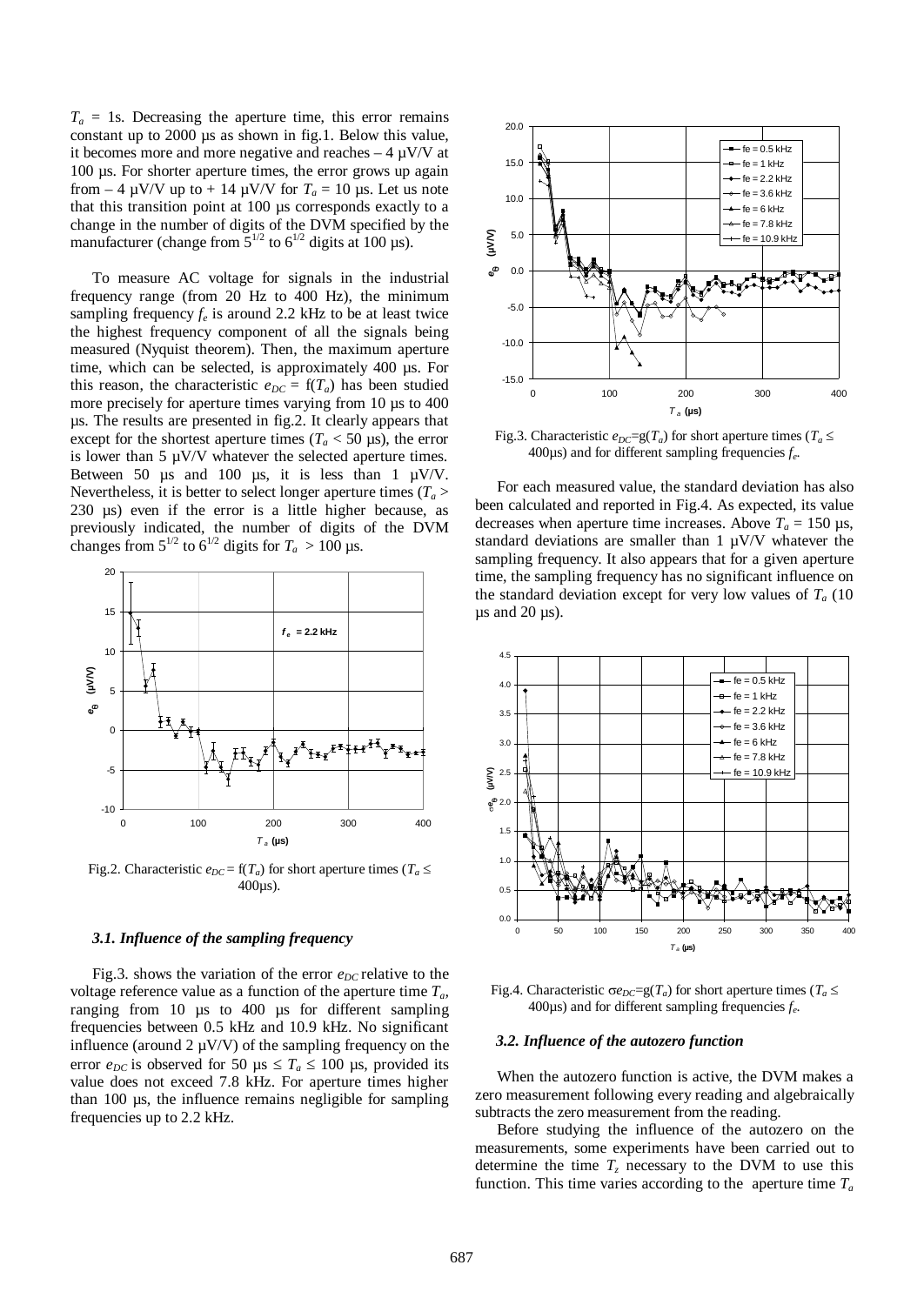and the minimum dead tim $\bar{d}_{m}^{min}$  [2]. Fig.5 represents the active and not active. It shows that the autozero function characteristics  $T_a + T_m^{min}$ )/ $T_z$  as a function of  $T_a$ . As the minimum time required per readin $\mathbf{\bar{g}}^{\min}$  is given by  $T_{\mathrm{e}}^{\min}$  =  $T_a + T_m^{min} + T_Z$ , the characteristic shows that for long function is active as shown in fig.7.

integration time ( $T_a > 3000 \mu s$ ), the use of the autozero function approximately doubles the time min, whereas for shorter values  $\sigma_{a}$ , it can be multiplied by a factor of more than 10.



Fig.5. Characteristics $T_{\text{a}}$  +  $T_{\text{m}}^{\text{min}}$ )/T<sub>z</sub> as a function off<sub>a</sub>.

To determine he influence of the autozero function, all the experimental conditions are as previously definedreversed voltages. Measured values of the tatio U<sub>m</sub> at except that the source is now a calibrator instead of the arious voltage ranges are presented in fig.8 and the calibrated Zener source. Then, the voltage reference hasssociated standard deviations in fig.9. The shape of all been defined as the voltage read by the DMM he DC mode for long integration time (1s):

$$
U_{\text{ref}} = U_{\text{m}} (T_{\text{a}} = 1 \text{s})
$$

The sampling frequency has been fixed at 400 Hz.





The variation of the ratio  $U_{\text{ref}}/U_{\text{m}}$  is presented in fig.6 as a function of the aperture time when autozero function is

does not affect the amplitude of the measured value. Besides, the measurement results **race** estable when this





#### 3.3. Influence of the voltage range

Measurements have breecarried out for direct and curves in fig.8 is similar. When the ratio approaches unit value, it means that the error introduced by the digital voltmeter in the DCV mode is very close to zero. The minimum errors of the ratio are obtained in the 1 V, 10 V and 100 V ranges for long integration time  $\xi \triangleright 230 \mu s$ . Curves presented inigt9 show that these values are associated with the lowest standard deviations.



Fig.8. Characteristi $\mathbf{t}$ <sub>ref</sub> /U<sub>m</sub>=g(T<sub>a</sub>) for short aperture times  $\int_{\mathbf{A}} \mathbf{f}$ 400 $\mu$ s) and different voltage rangesf $_{e}$ at 2.2 kHz.